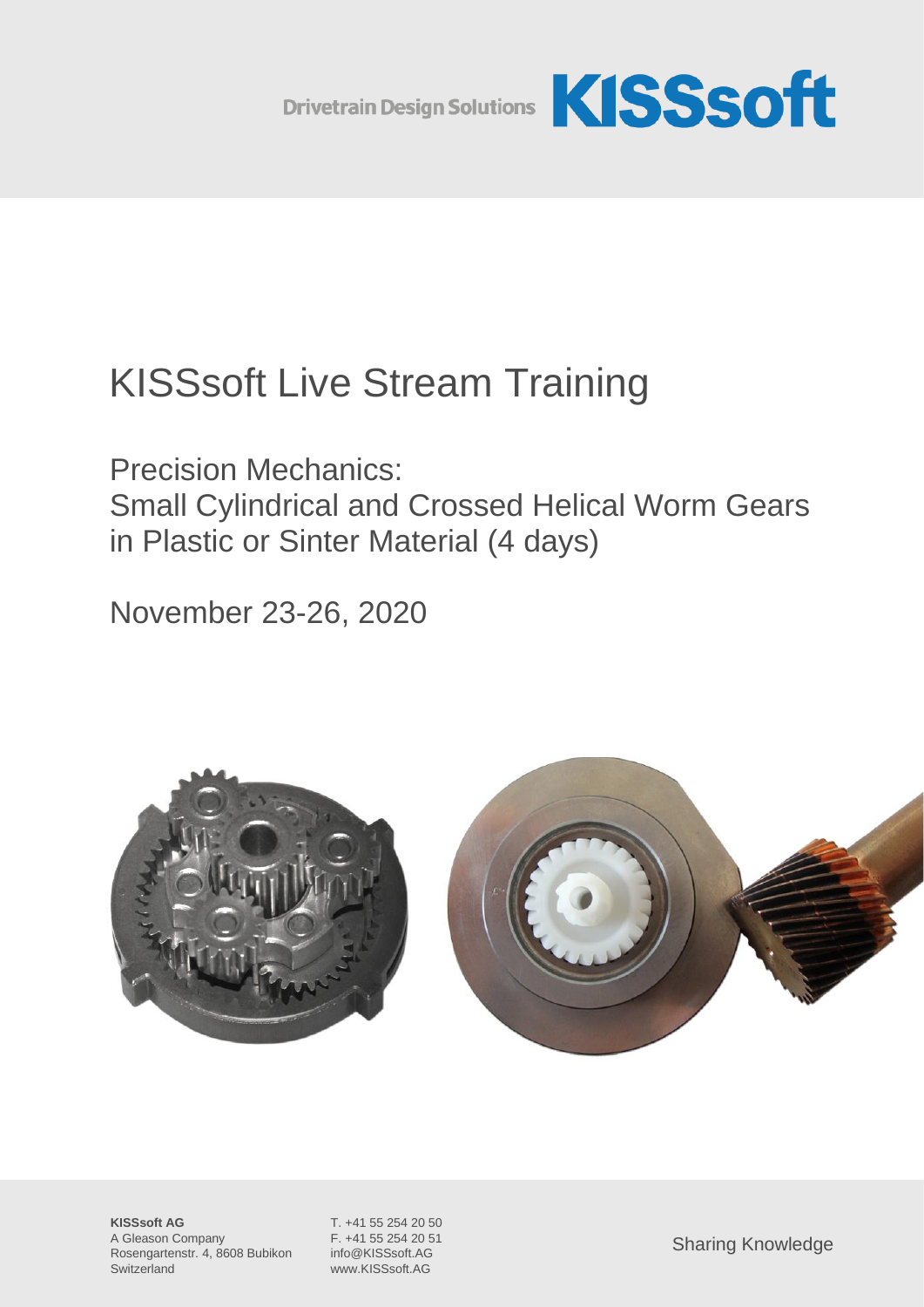## Day 1 - November 23, 2020

| $08:30 - 08:45$  | Introduction         |
|------------------|----------------------|
| $08:45 - 10:10$  | Strength calculation |
| $10:10 - 10:30$  | <b>Break</b>         |
| $10:30 - 12:00$  | Strength calculation |
| <b>Exercises</b> | "Plastic gear pair"  |
| $16:00 - 17:00$  | Questions            |

16:00 – 17:00

## Day 2 - November 24, 2020

| <b>Exercises</b> | "Plastic gear pair"  |
|------------------|----------------------|
| $10:30 - 12:00$  | Wear calculation     |
| $10:10 - 10:30$  | <b>Break</b>         |
| $08:40 - 10:10$  | Strength calculation |
| $08:30 - 08:40$  | Exercise follow up   |

16:00 – 17:00 **Questions** 

## Day 3 - November 25, 2020

| $16:00 - 17:00$  | Questions              |
|------------------|------------------------|
| <b>Exercises</b> | "Mold calculation"     |
| $10:30 - 12:00$  | Tooth form calculation |
| $10:10 - 10:30$  | <b>Break</b>           |
| $08:40 - 10:10$  | Backlash calculation   |
| $08:30 - 08:40$  | Exercise follow up     |

## Day 4 - November 26, 2020

| $08:30 - 08:40$ | Exercise follow up    |
|-----------------|-----------------------|
| $08:40 - 10:10$ | Crossed helical gears |
| $10:10 - 10:30$ | <b>Break</b>          |
| $10:30 - 12:00$ | Various topics        |